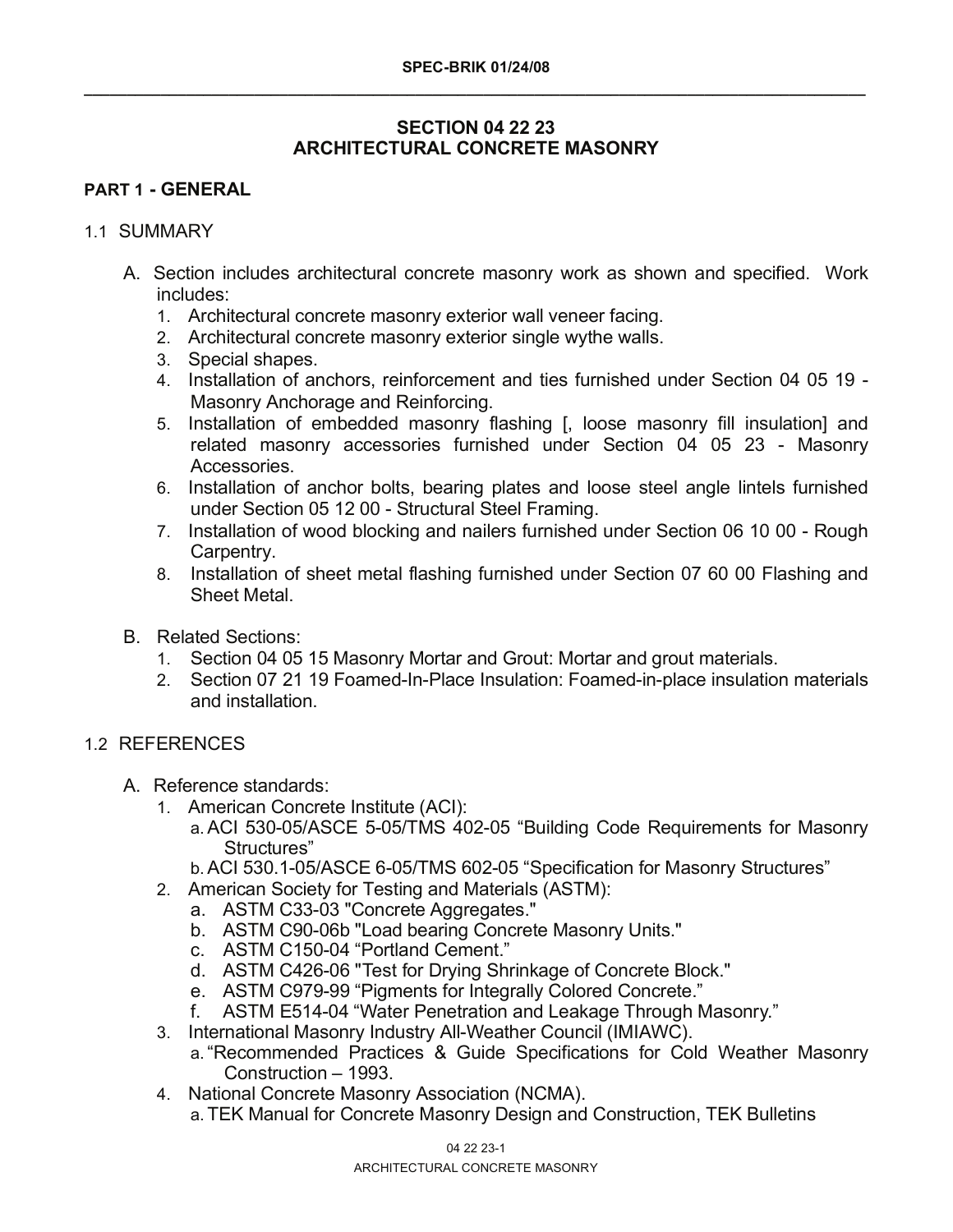5. Sheet Metal and Air Conditioning Contractors National Association, Inc. (SMACNA): a. SMACNA "Architect and Sheet Metal Manual - 2003."

## 1.3 SUBMITTALS

- A. Product Data: Submit manufacturer's product data for masonry units [, water repellent admixture and masonry insulation.]
- B. Samples: Submit three full size units of each type/color of exposed architectural concrete masonry unit for review of color and texture. Provide the maximum color and texture variation range expected in the finished work.
- C. Certificates: Submit manufacturer's certification that architectural concrete masonry units comply with specified requirements, including type, grade, curing, moisture content and performance requirements.
- D. Qualification Data: Submit qualification data demonstrating masonry installer's capabilities and experience. Include list of completed projects with project names, addresses, telephone numbers, names of Architects and Owners, and other information as requested.
- E. Submit written plan for cold and hot weather construction and masonry cleaning procedures.

## 1.4 QUALITY ASSURANCE

- A. Unit masonry standards: Maintain one copy of the referenced masonry standards in project field office during construction.
	- 1. Building Code: ACI 530-05/ASCE 5-05/TMS 402-05 "Building Code Requirements for Masonry Structures"
	- 2. Specifications: ACI 530.1-05/ASCE 6-05/TMS 602-05 "Specification for Masonry Structures"
- B. Unit Masonry Producer Qualifications: A member in good standing of the National Concrete Masonry Association (NCMA).
- C. Integral Water Repellent Concrete Masonry Producer Qualifications: A firm certified in writing by water repellent manufacturer as a licensed or approved applicator.
- D. General: Appoint at least one experienced and skilled supervisory mason who shall be present at all times and direct work performed under this Section. Supervisor shall be thoroughly familiar with design requirements, type of materials being installed, referenced masonry standards, and other requirements.
	- 1. Use skilled masons for cutting and placing of architectural concrete unit masonry.
	- 2. Comply with applicable codes, regulations, and standards.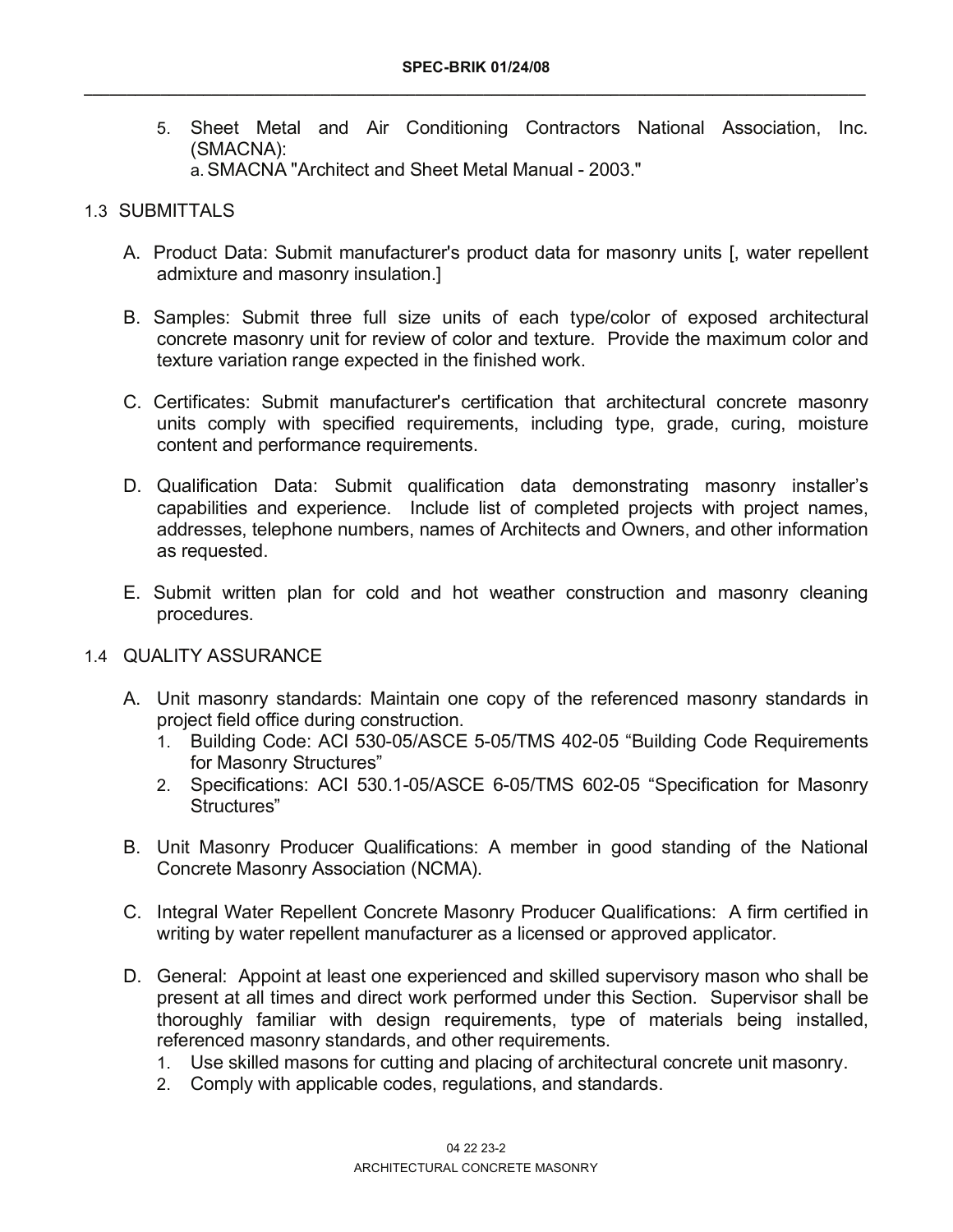- E. Consult other trades and make provisions to permit installation of their work in a manner to avoid cutting and patching. Build in work specified under other Sections, as necessary, and as work progresses.
- F. Pre-Construction Conference: Before commencing masonry construction and associated work, meet at project site, or other mutually agreed location, with Installer, installers of related work, and other entities concerned with masonry performance, including (where applicable) Architect and Owner's representative. Record discussions and agreements and furnish copy to each participant. Provide at least 72 hours' advance notice to participants prior to convening pre-construction conference.
- G. Concrete unit masonry construction: Comply with National Concrete Masonry Association (NCMA) "TEK Bulletins," and as specified.
	- 1. NCMA TEK Bulletin 3-1C "All Weather Concrete Masonry Construction."
	- 2. NCMA TEK Bulletin 3-2A "Grouting for Concrete Masonry Walls."
	- 3. NCMA TEK Bulletin 3-3A "Reinforced Concrete Masonry Construction."
	- 4. NCMA TEK Bulletin 8-2A "Removal of Stains from Concrete Masonry Walls."
	- 5. NCMA TEK Bulletin 10-1A "Crack Control in Concrete Masonry Walls."
	- 6. NCMA TEK Bulletin 10-2B "Control Joints for Concrete Masonry Walls."
	- 7. NCMA TEK Bulletin 14-4A "Strength Design of Concrete Masonry."
	- 8. NCMA TEK Bulletin 19-4A "Flashing Strategies for Concrete Masonry Walls."
	- 9. NCMA TEK Bulletin 19-5A "Flashing Details for Concrete Masonry Walls."
- H. Sample panels: Before starting masonry work build sample wall panel(s) for Architects inspection and acceptance. Build panel(s) on a firm foundation, in location acceptable to the Architect. Panel(s) shall be L-shaped, with long side a minimum of 5'-4" long x 4'-0" high and with one corner return at least 2'-0" long. Construct sample panel(s) full thickness, installing wall reinforcement, anchors, ties and other requested accessories. Provide special features as directed for control joints. Panel(s) shall show color range and texture of masonry units, bond, mortar joints and workmanship.
	- 1. Build sample panels for [each type of exposed unit masonry construction] [typical exterior wall] [typical interior wall] [typical exterior and interior walls]
	- 2. Clean one-half of each sample panel using approved masonry cleaning materials and methods to represent final cleaning. Remaining one-half to remain without final cleaning for comparison purposes.
	- 3. Retain sample panels during construction as a standard for judging completed masonry work. Do not alter, move, or destroy sample panels until work is completed or removal is authorized.
- I. Provide each type of masonry unit from a single manufacturing source to ensure uniform texture and color for continuous and visually related items.

## 1.5 DELIVERY, STORAGE AND HANDLING

A. Deliver architectural concrete masonry units to the jobsite on wood pallets, [shrink wrapped with hard plastic cover on top of pallet] with manufacturer's recommended unit protective covers.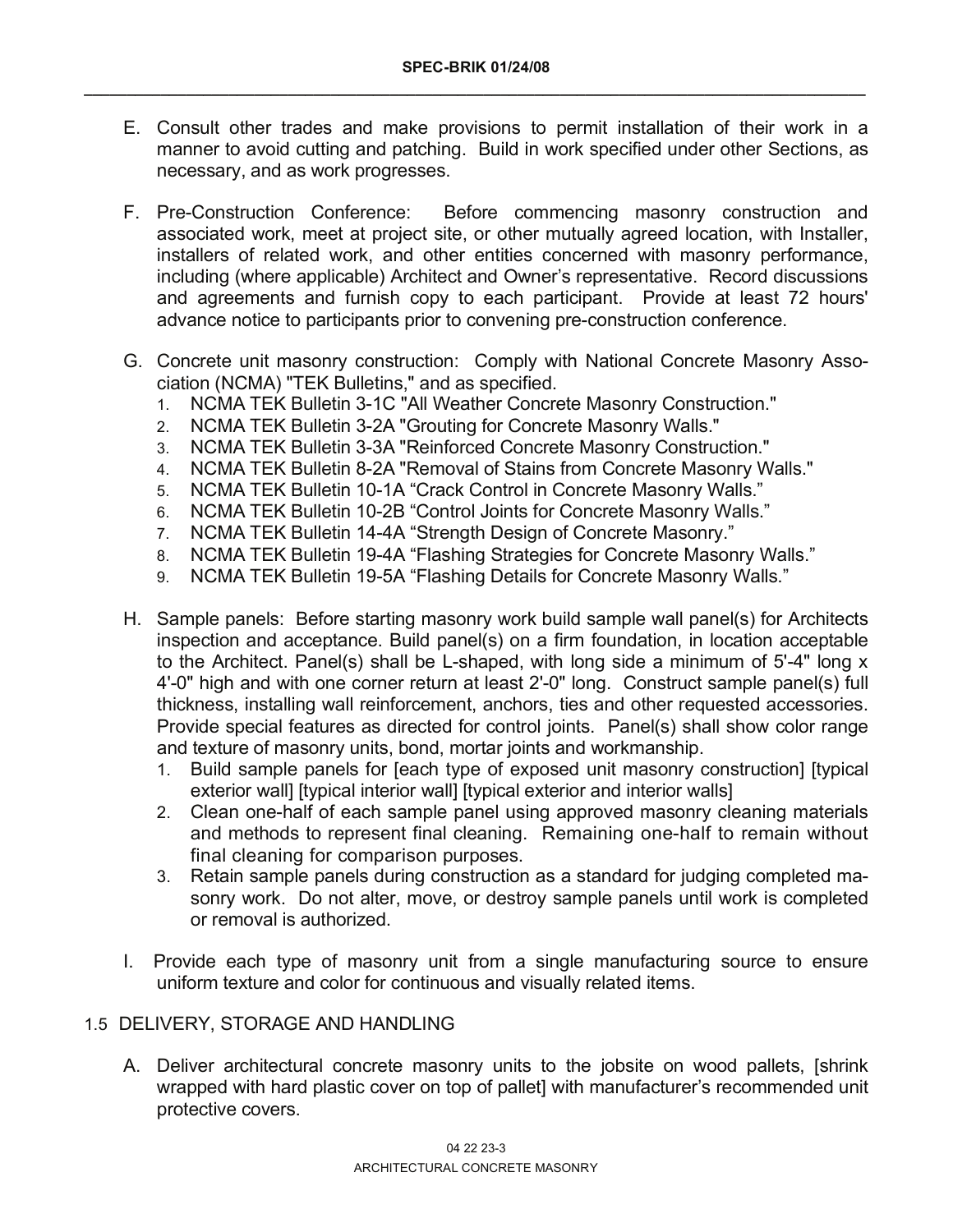- 1. Inspect architectural concrete masonry units upon delivery to ensure color match with required materials and accepted sample mock-up panel.
- 2. Stack masonry units in a dry place off the ground on pallets or a prepared plank platform. Method of stacking shall be acceptable to the Architect. Protect with non-staining waterproof tarpaulin coverings arranged to allow air circulation around and above masonry units.
- B. Exercise particular care in the storage, handling and installation of masonry units. Exposed architectural concrete unit masonry is utilized as a "finish material." Do not build soiled or damaged masonry units into the work.

## 1.6 PROJECT CONDITIONS

- A. Do not use metal reinforcements or ties coated with loose rust or other coatings, including ice, which will reduce or destroy bond.
- B. Protect partially completed architectural concrete masonry against weather damage and moisture at end of each day or shutdown and when work is not in progress.
	- 1. Cover tops of walls with a strong, waterproof, non-staining membrane. Extended membrane at least 2'-0" down both sides of walls and hold securely in place.
	- 2. Cover tops of walls with a prefabricated rigid PVC plastic channel shaped cap.
	- 3. Rotate and flip scaffolding boards each day to prevent mortar staining
- C. Brace unsupported and newly-laid masonry walls. Maintain bracing in place until building structure provides permanent bracing.
- D. Cold Weather and Hot Weather Construction: Comply with ACI 530 and IMIAWC recommended practices and guide specifications for cold weather and hot weather masonry construction.
- E. Construction Tolerances: Comply with masonry construction tolerances as required by ACI 530.1.
- F. Load application after building masonry columns, piers or walls:
	- 1. Do not apply uniform design floor or roof loading for at least 12 hours.
	- 2. Do not apply concentrated loads for at least three days.
- G. Stain Prevention: Prevent grout, mortar, and soil from staining the face of masonry to be left exposed or painted. Remove immediately any grout, mortar, and soil that comes in contact with such masonry.
	- 1. Protect base of walls from rain-splashed mud and mortar splatter by means of coverings spread on ground and over wall surface.
	- 2. Protect sills, ledges, and projection from mortar splatter and dropping.
	- 3. Protect surfaces of windows and doorframes; as well as similar products with painted and integral finishes from mortar splatter and dropping.
- H. Split masonry coursing at heads and sills of openings and cut concrete masonry coursing less than 4" in height not permitted.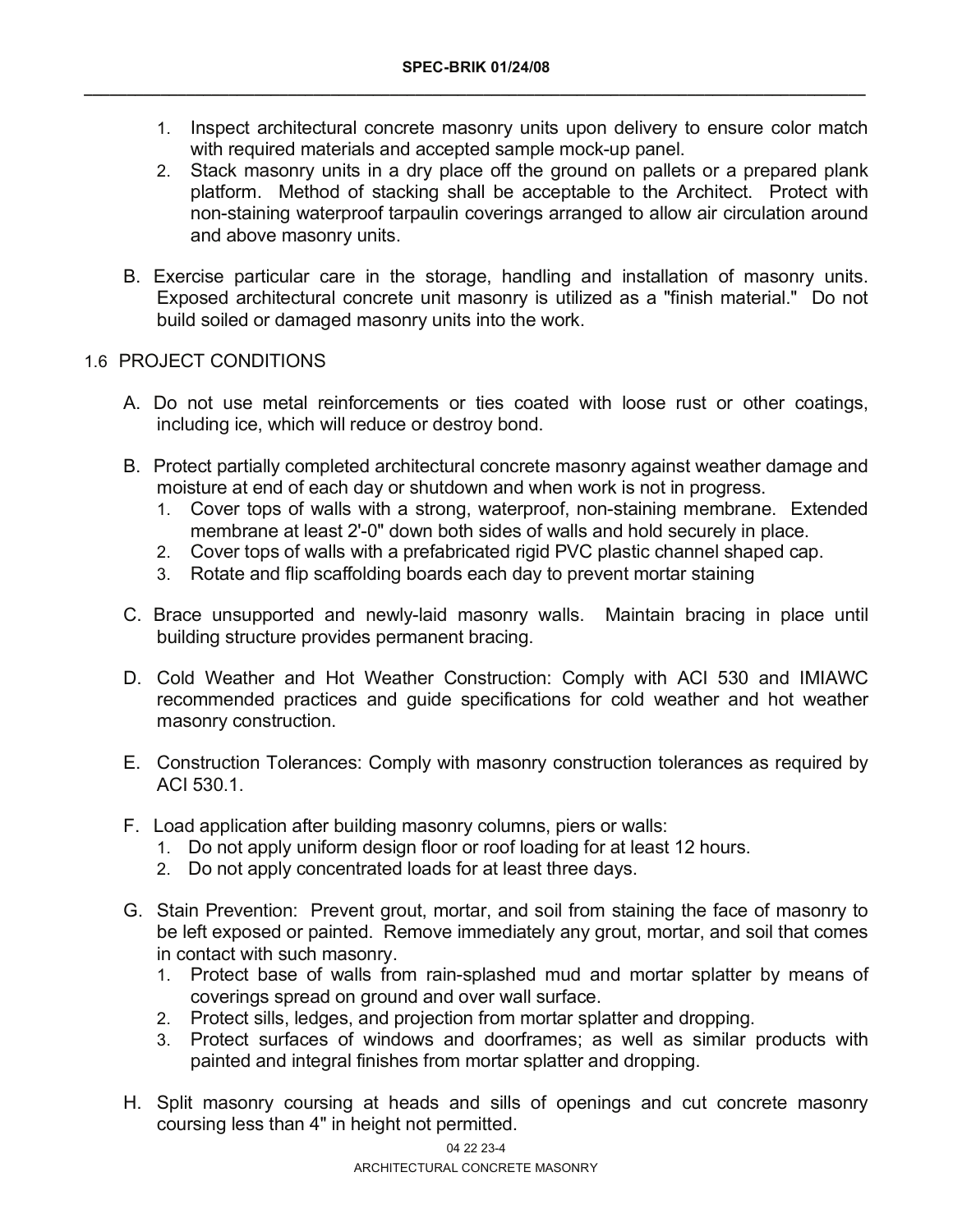## **PART 2 - PRODUCTS**

## 2.1 ARCHITECTURAL CONCRETE MASONRY MATERIALS

- A. Aggregate: ASTM C33 normal weight aggregate. 1. Washed [\_\_\_\_\_\_\_\_\_\_\_\_\_\_] coarse aggregate and washed [ \_\_\_\_\_\_\_\_\_\_] sand.
- B. Cement: ASTM C 150, Type required.
	- 1. Color: White/Grey
- C. Water Repellent Admixture: Integral polymeric water repellent admixture for concrete masonry units used in masonry exposed to the exterior.
	- 1. Performance requirements:
		- a. Water resistance: ASTM E 514.
		- b. Flexural Bond Strength: Pass for full wall; ASTM E 72 or C 1072.
		- c. Fully dispersible in water.
- D. Color Pigments: Lightfast, alkali-resistant, weather-resistant natural or synthetic iron oxides manufactured specifically for use in concrete masonry units.
- E. Masonry Cleaning Materials: Standard-strength proprietary masonry cleaner designed for removing mortar/grout stains, efflorescence, and other new construction stains from new concrete masonry without discoloring or damaging masonry surfaces. Provide cleaning product expressly approved for intended use by cleaner manufacturer and manufacturer of concrete masonry units being cleaned.
	- 1. Single Wythe Masonry Sealing Materials: Provide cleaning material manufacturer's compatible masonry sealer coating for all single wythe concrete masonry exterior walls.

## 2.2 ARCHITECTURAL CONCRETE MASONRY UNITS

A. Architectural Concrete Masonry Units: "Spec-Brik™" manufactured by a member of the Concrete Products Group, tel: (800) 789-0872, internet www.specbrik.com. [manufactured by Midwest Products Group, Bridgeton, MO, www.kirchnerblock.com; Midwest Products Group, Kansas City, MO, www.midwestblock.com; Block USA, Birmingham, AL, www.blockusa.com; Block USA, Lawrenceville, GA, www.blockusa.com; Block USA – Golf Coast Division, Theodore, AL, www.blockusa.com; Oberfield's Inc., Delaware, OH, www.oberfields.com; Oberfield's, Inc., Lima, OH, www.oberfields.com; Basalite Concrete Products, LLC, Dixon, CA, www.basalite.com; Basalite Concrete Products, LLC, Denver, CO, www.basalite.com; Amcon Block, St. Cloud, MN, www.amconblock.com; A. Jandris & Sons, Inc., Gardner, MA, www.ajandris.com; Orco Block Co., Inc., Stanton, CA, www.orco.com; Headwaters Construction Materials, Houston, TX, www.headwaters.com; Fizzano Bros. Concrete Products, Inc., Crum Lynne, PA, www.fizzano.com; Barnes & Cone, Syracuse, NY, www.barnesandcone.com; Allied Concrete Products. LLC, Chesapeake, VA, www.alliedconcreteusa.com.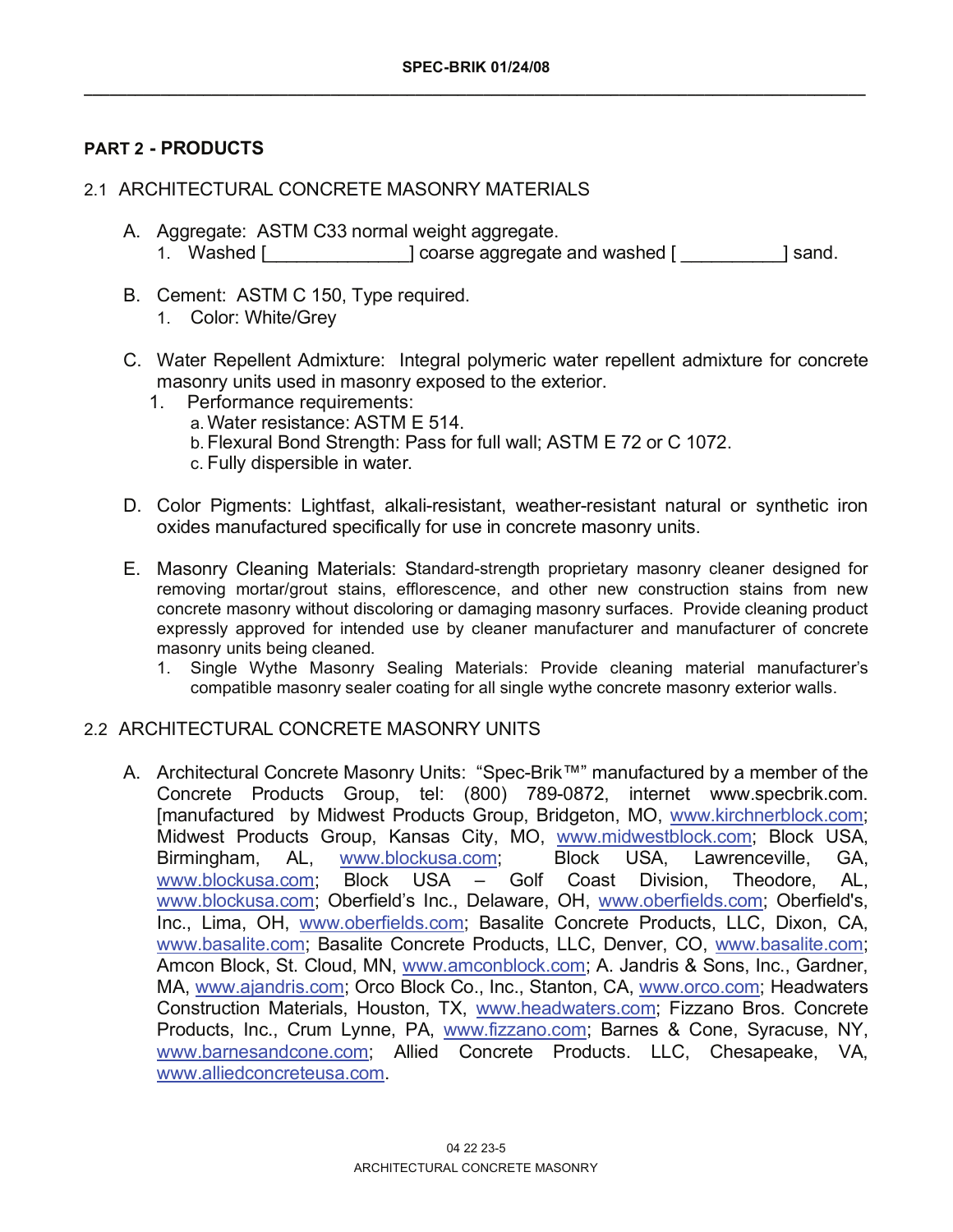- B.
- 1. Smooth exposed face normal weight architectural concrete masonry units meeting all ASTM C-90 testing requirements and containing integral mixed color pigments.
- 2. Size: Nominal 4"  $[8"]$  height x 4"  $[8"$  or 12" $]$  depth x  $[16"$   $[8"]$  length.
- 3. Linear shrinkage: Not to exceed 0.065 percent, ASTM C426.
- 4. Color(s): Selected by Architect from manufacturer's standard colors/ Custom color(s) matching Architect's sample color.
- C. Special shapes:
	- 1. Provide closures, jamb units, headers, lintels, bond beams and other special shapes as indicated.
	- 2. Provide standard manufactured sizes or cut full size units for fractional course height and lengths.
	- 3. Provide two-core type masonry units where required to receive vertical reinforcing and grout/ masonry insulation.
- D. Integral Water Repellent Concrete Masonry Units: Provide all exterior wall architectural concrete masonry units, including single wythe walls and facing units, manufactured by a qualified producer using normal weight aggregates that comply with ASTM C 33 and meet requirements of ASTM C 90, and contain the manufacturer's recommended amount of an integral polymeric water repellent admixture.
	- 1. No other admixtures or additives shall be used with the integral water repellent masonry units, except with the written approval of the manufacturer and Architect.
- E. Pre-Insulated Masonry Units: manufactured and distributed by
	- 1. Provide ASTM C 90 standard 2-core concrete masonry units factory insulated with individual molded expanded polystyrene inserts that comply with ASTM C 578, Standard Type 1, have a minimum density of 1.0 PCF and a maximum water vapor transmission rate of 1.4 perms.

## 2.3 MASONRY MORTAR AND ACCESSORIES

A. Mortar and grout: Comply with Section 04 05 15 requirements.

 $\overline{\phantom{a}}$  , and the contribution of the contribution of  $\overline{\phantom{a}}$  , and  $\overline{\phantom{a}}$ 

- 1. Water Repellent Mortar Admixture: Krete Industries "Admix-Krete Gard Mortar Mix"; Grace Construction Products "Admix-Dry Block"; ACM Chemistries "Admix-Rainbloc"; BASF Admixtures, Inc. "Admix-Rheopel"
- \_\_\_\_\_\_\_\_\_\_\_\_\_\_\_\_\_\_\_\_\_\_\_\_\_\_\_\_\_\_\_\_\_\_\_\_\_\_\_\_\_\_\_\_. a. Comply with manufacturer's instructions for mixing and mortar preparation.
- B. Anchors, reinforcing and ties: Comply with Section 04 05 19 Masonry Anchorage and Reinforcing requirements.
- C. Flashing [, loose masonry fill insulation] and accessories: Comply with Section 04 05 23 requirements.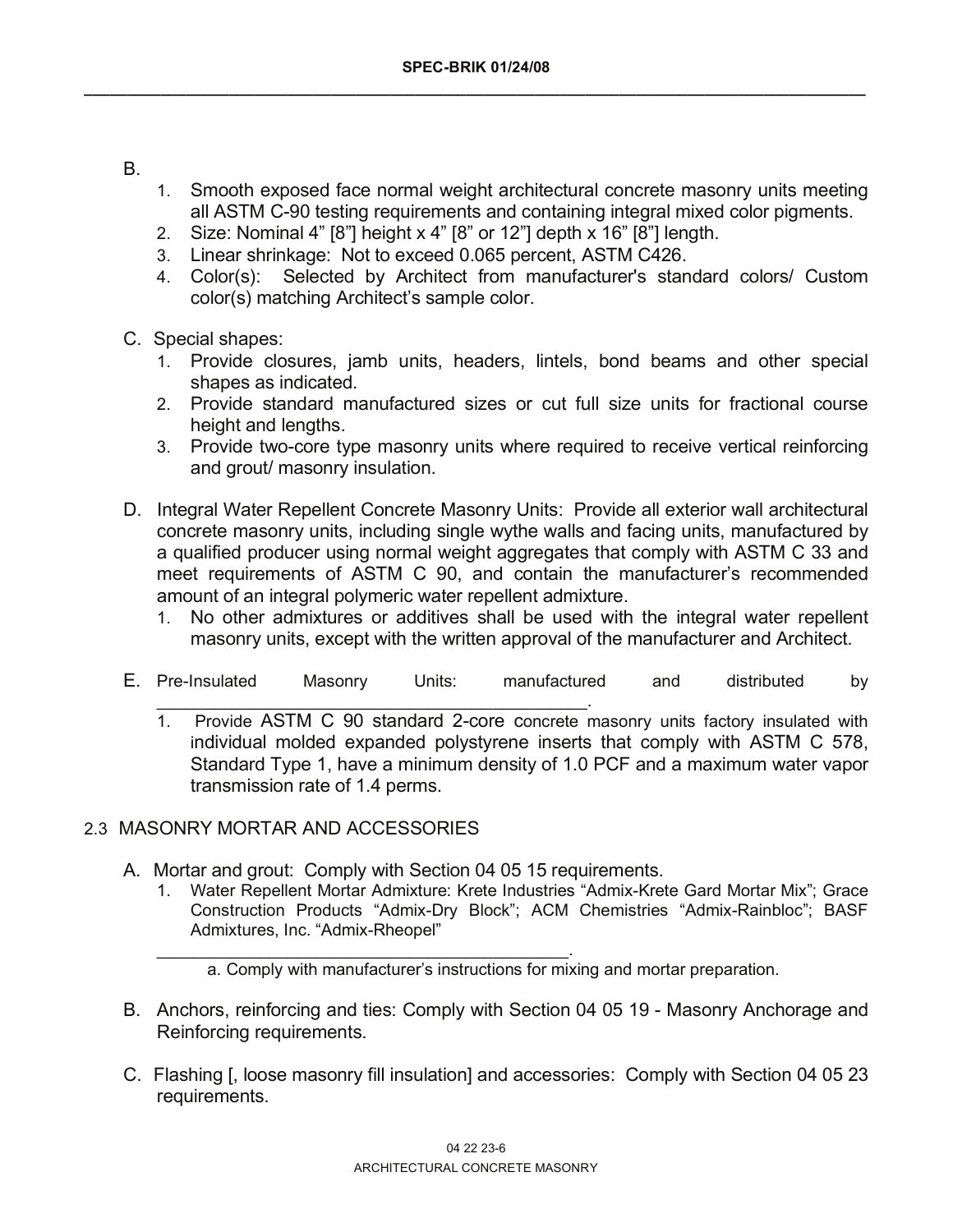## **PART 3- EXECUTION**

#### 3.1 EXAMINATION

- A. Examine substrates, structure and installation conditions. Do not proceed with architectural concrete masonry work until unsatisfactory conditions have been corrected.
- B. Installation constitutes acceptance of existing conditions and responsibility for satisfactory performance.

#### 3.2 PREPARATION

- A. Do not wet concrete masonry units.
- B. Establish lines, levels and coursing. Verify anchors and flashings are correctly located and installed.
- C. Coordinate masonry work with installation of provided under Section and a work. Build in occurring within masonry walls as work progresses.

## 3.3 INSTALLATION

- A. Layout walls in advance for accurate spacing of surface bond patterns, with uniform joint widths and to properly locate openings, movement type joints, returns and offsets. Avoid the use of less than half-size units at corners, jambs and other locations.
- B. Lay up walls plumb and true to comply with specified tolerances. Provide square corners, except as otherwise indicated, with courses level, accurately spaced and coordinated with other work. Use double lines at multiple wythe walls.
- C. Pattern bond: Lay exposed concrete unit masonry in running bond with vertical joint in each course centered on units in courses above and below. Bond and interlock each course of each wythe at corners. Do not use units with less than 4" of horizontal face dimensions at corners or jambs.
	- 1. Install special shape units where indicated.
- D. Lay hollow concrete masonry units with full mortar coverage on horizontal and vertical face shells. Bed webs in mortar in starting course on footings, load bearing walls, all courses of piers, columns and pilasters and where adjacent to cells or cavities to be reinforced or filled with concrete or grout. Maintain 3/8" joint widths, except for minor variations required to maintain bond alignment.
- E. Lay solid concrete masonry units with completely filled bed and head joints; butter ends with sufficient mortar to fill head joints and shove into place. Do not slush head joints.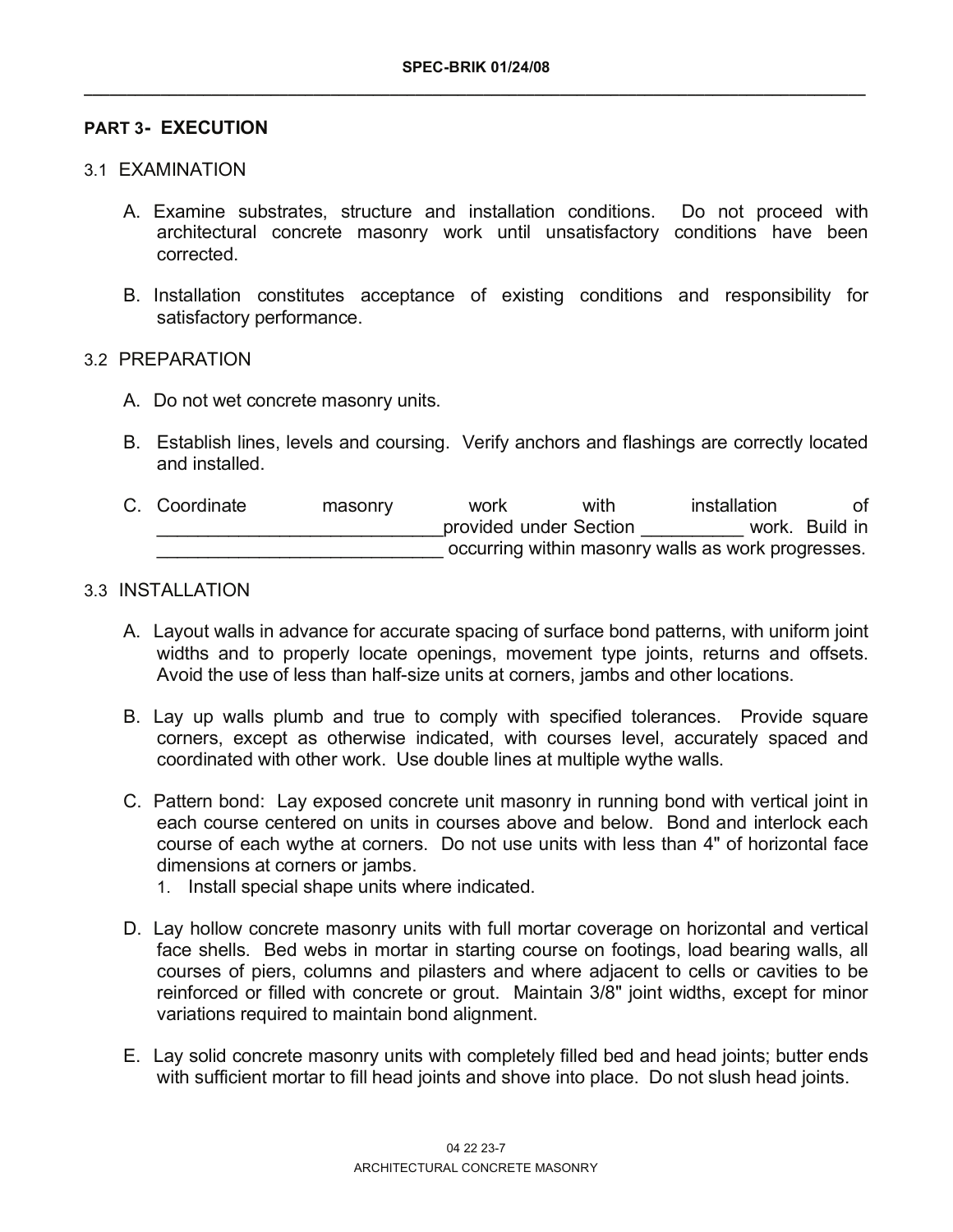- F. Compress and cut joints flush for masonry walls that are below grade, concealed or covered by other materials.
- G. Tool joints in all exposed masonry work to a concave joint.
- H. Remove masonry units disturbed after laying; clean and reset in fresh mortar. Do not pound corners at jambs to fit stretcher units which have been set in position. If adjustments are required, remove units, clean off mortar and reset in fresh mortar.
- I. Step back unfinished work adjoining new work. Rack back 1/2 unit length in each course; do not tooth. Clean exposed surfaces of set masonry and remove loose masonry units and mortar before laying fresh masonry.
- J. Provide interlocking masonry bond in each course at corners and intersecting walls.
- K. Load-bearing walls: If carried up separately, provide rigid steel anchors spaced not more than 2'-0" on center vertically. Embed ends in mortar filled cores. : Build full height of story to underside of structure. Grout juncture with structure solid with grout.
- L. Nonload-bearing walls: Build full height of story to underside of structure, except as otherwise shown. Terminate full height nonload-bearing walls one joint thickness below the structure to allow for deflection of the structural element without loading the wall. Provide an open joint for application of joint sealant [firestopping].
- M. As the work progresses, build in items specified under this and other Sections of the specifications. Fill in solidly with masonry around built-in items.
	- 1. Bed hollow metal frame anchors in mortar. Align anchors with joint coursing. Draw anchors tight and fill space between hollow metal frames and masonry solid with fine mortar grout.
	- 2. Where built-in items are to be embedded in cores of hollow masonry units, place a layer of metal lath in the joint below and rod grout into core.
	- 3. Provide solid masonry bearing for all lintels, beams, joists, plates and load-bearing members.
		- a. Provide solid masonry units or hollow units filled solid.
		- b. Minimum one block course under steel angle lintels and steel joists not bearing on bond beams.
		- c. Minimum two block courses under steel beams and steel beam lintels. Where beams and lintels are parallel with wall, extend solid bearing to walls, extend solid bearing 16" each side of centerline of beam.
	- 4. Take particular care to embed all conduits and pipes within concrete masonry without fracturing exposed shells and to fit units around switch, receptacle and other boxes set in walls. Where electric conduit, outlets, switch boxes and similar items occur, grind and cut units before building in services.
	- 5. Install anchors and reglets for flashing and related work built into masonry work.
	- 6. Install reinforcing steel and grout where indicated. Comply with drawing details for reinforcing steel size and spacing.
- N. Cavity walls: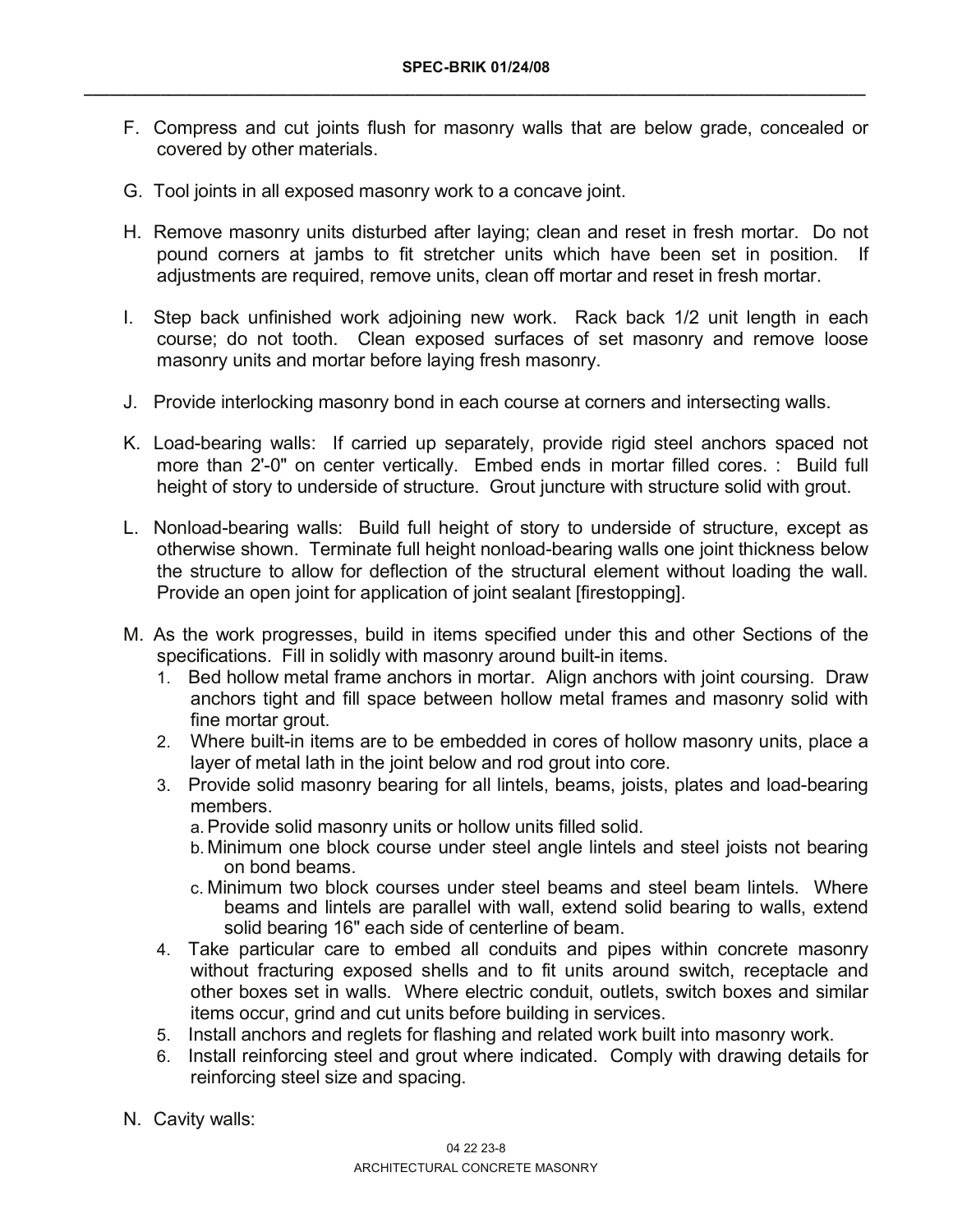- 1. Maintain cavity clean of mortar droppings during construction. Strike joints facing cavity flush.
- 2. Masonry walls: Tie exterior masonry veneer wythe to masonry back-up with adjustable metal ties secured to joint reinforcement built into masonry back-up walls [individual metal ties secured to concrete masonry back-up].
- 3. Concrete walls: Tie exterior masonry veneer wythe to concrete back-up with individual metal ties secured to dovetail anchor slots cast in concrete back-up [secured to concrete back-up].
- 4. Space ties 16" on center vertically and horizontally.
- 5. Install cavity wall insulation as work progresses. Bond with adhesive to exterior face of interior walls. Seal vertical and horizontal joints with adhesive.
- O. Veneer walls:
	- 1. Masonry walls: Tie exterior masonry veneer wythe to masonry back-up with individual metal ties built into masonry back-up walls.
	- 2. Concrete walls: Tie exterior masonry veneer wythe to concrete back-up with individual metal ties secured to dovetail anchor slots cast in concrete back-up.
	- 3. Wood framed walls: Tie exterior masonry veneer wythe to back-up with individual metal ties nailed to wood stud wall framing.
	- 4. Metal framed walls: Tie exterior masonry veneer wythe to back-up with individual metal ties screwed to metal wall framing.
	- 5. Space ties 16" on center vertically and horizontally.
- P. Loose masonry fill insulation: Install loose masonry fill insulation materials in exterior concrete unit masonry walls as work progresses. Fill cores of walls solid with insulation. Maintain inspection ports to show presence of insulation at extremities of each pour area. Close the ports after filling has been confirmed. Limit the fall of insulation to 1 story in height, but not more than 20'-0".
- Q. Foamed-in-place masonry insulation: Coordinate exterior wall masonry construction with installation requirements of foamed-in-place masonry insulation provided under Section 07 21 19: Fill installation holes after completion of insulation.
- R. Horizontal joint reinforcing: Provide continuous joint reinforcing at all single wythe and back-up concrete masonry walls as follows:
	- 1. In every second block course, 16" on center vertically, full height of wall and every block course where shown on the drawings.
	- 2. In the first two bed joints immediately above and below all openings so that it extends a minimum of 24" beyond opening each way.
	- 3. In the bed joints of the first and second courses below the bearing line in bearing walls when wall receives uniformly distributed floor or roof loads.
	- 4. In bed joints below bond beams.
	- 5. In parapet walls 8" on center vertically, beginning at a point not less than 12" below the ceiling line of the heated space below the roof slab.
	- 6. Lap reinforcement a minimum of 6" and full width at corners and intersections or use special fabricated sections.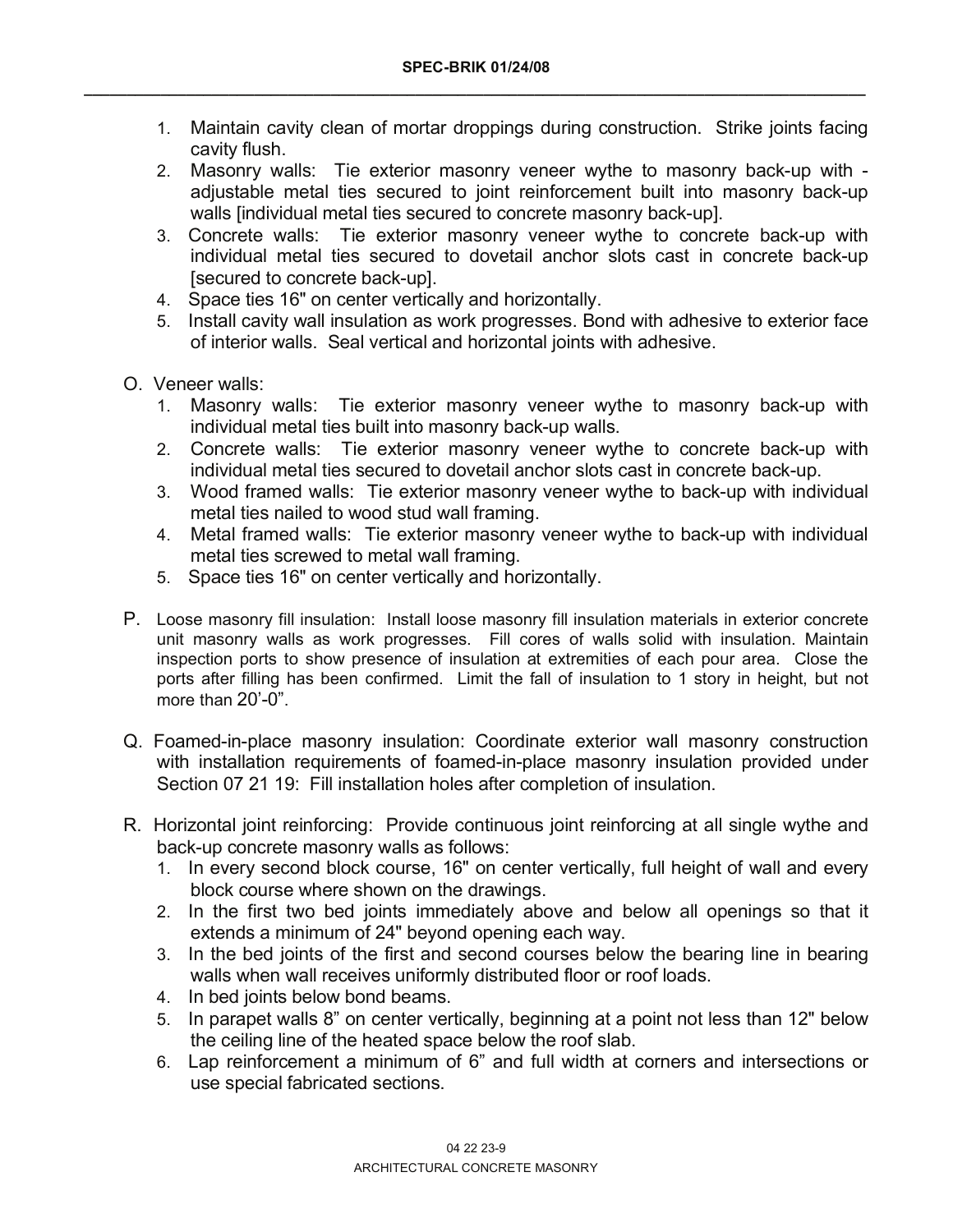- 7. Cut or interrupt joint reinforcement at vertical control or expansion joints, unless otherwise indicated.
- 8. Prefabricated metal joint reinforcement shall not be used as wall ties in multiple wythe walls, except for composite wall construction and two adjacent tiers of concrete block.
- 9. Fully embed side rods in mortar.
- S. Anchoring masonry work: Provide anchoring devices of the type shown and specified.
	- 1. Anchor masonry to structural members where masonry abuts or faces such members to comply with the following:
		- a. Provide an open space not less than 1/2" width between masonry and structural member. Keep open space free of mortar or other rigid materials.
		- b. Anchor masonry to structural members with metal ties embedded in masonry joints and attached to the structure. Provide anchors with adjustable tie sections. Space anchors not more than 24" on center vertically and 36" on center horizontally.
	- 2. Anchor veneers to concrete structural members with dovetail anchors.
- T. Provide control joints for exterior masonry construction In accordance with NCMA-TEK Bulletins 10-1A and 10-2B. Provide sash blocks with premolded shear key. Rake out mortar, if any, and form continuous vertical joints in masonry construction to receive joint sealant at the locations listed below.
	- 1. Locate control joints at points of natural weakness in masonry and at locations visually acceptable to the Architect.
- U. Install bond beams where indicated. Comply with drawing details for reinforcing steel size and spacing. Fill bond beam masonry units solid with concrete fill or coarse mortar grout.
- V. Lintels:
	- 1. Install loose steel lintels furnished under Section 05 12 00 Structural Steel Framing where shown. Set lintels in full bed of mortar.
	- 2. Provide minimum bearing at each jamb of 4" for openings for less than 6'-0" and 8" for wider openings.
- W. Flashing and weeps:
	- 1. Install concealed through wall masonry flashing at all cavity and veneer wall sills, masonry openings in exterior walls with masonry above head, over all horizontal steel members built into masonry and elsewhere as indicated. Comply with SMACNA "Architectural Sheet Metal Manual" Chapter 4 Flashing recommendations and with NCMA TEK Bulletins 19-4A and 19-5A details to ensure water resistant masonry construction.
	- 2. Install weeps in head joints of final course of exterior masonry wythe above flashing. Space weeps maximum of 24" on center horizontally and located to avoid door openings. Install weeps at head joints with outside face of weep material held 1/8" from the finish face of masonry unit.
	- 3. Install cavity fill on top of base flashing. Install a bed of mortar, conforming to the curve of the flashing, placed under the metal flashing.